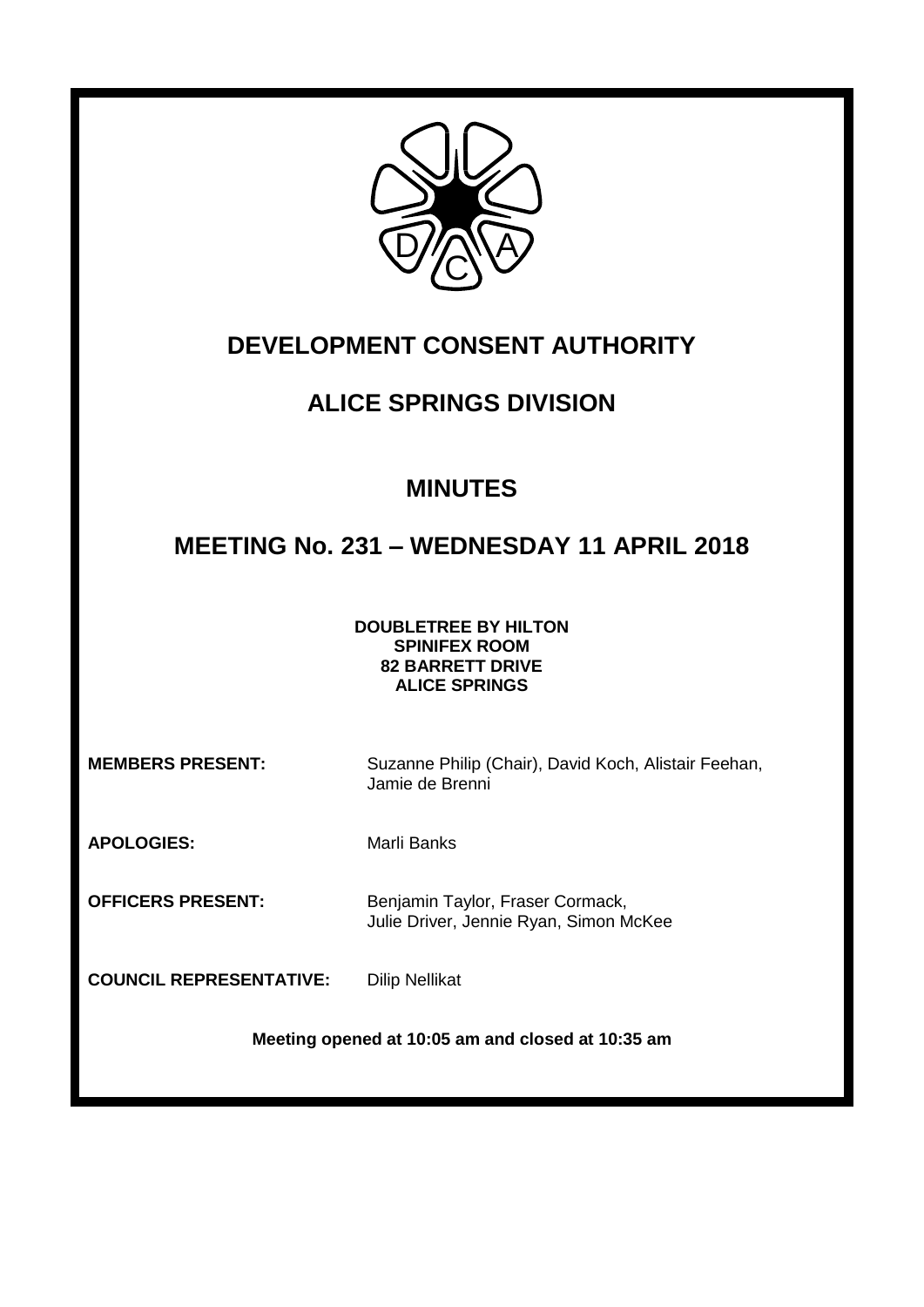**THE MINUTES OF THE EVIDENTIARY STAGE AND THE DELIBERATIVE STAGE ARE RECORDED SEPARATELY. THESE MINUTES RECORD THE DELIBERATIVE STAGE. THE TWO STAGES ARE GENERALLY HELD AT DIFFERENT TIMES DURING THE MEETING AND INVITEES ARE PRESENT FOR THE EVIDENTIARY STAGE ONLY.**

## **ITEM 1 RECONSIDERATION – 3 x 3 BEDROOM MULTIPLE DWELLINGS IN 2 x 1 STOREY BUILDING PA2018/0051 LOT 10850, 49 BONANNI CIRCUIT, SUBURB OF ROSS, TOWN OF ALICE SPRINGS APPLICANT ZONE A PTY LTD**

Development Assessment Services tabled:

- a set of amended plans prepared by the applicant; and
- a letter from the submitter (Australian Property Projects Pty Ltd).

Stuart Chalmers (Zone A Pty Ltd) attended the meeting and spoke further to the application, referencing the revised plans.

**RESOLVED 0026/18** That, the Development Consent Authority varies the requirements of clause 6.5.3(3) (Parking Layout) and clause 7(b)(iv) of the SA8 Specific Use Zone provisions under Schedule 1 to the NT Planning Scheme, and pursuant to section 53(b) of the *Planning Act*, alters the proposed development and consents to the development as altered to develop Lot 10850 (49) Bonanni Circuit, Suburb of Ross, Town of Alice Springs for the purpose of 3 x 3 bedroom multiple dwellings in 2 x 1 storey buildings, subject to the following conditions, for the following reasons:

## **CONDITIONS PRECEDENT**

- 1. Prior to the endorsement of plans and prior to commencement of works (including site preparation), amended plans to the satisfaction of the consent authority must be submitted to and approved by the consent authority. When approved, the plans will be endorsed and will then form part of the permit. The plans in Adobe PDF format, drawn to scale with dimensions and generally consistent with the amended plans submitted by the applicant on 10 April 2018 and tabled by Development Assessment Services at the meeting on 11 April 2018, but modified to include details of:
	- a) the locations of all air-conditioning condenser units (or evaporative units if applicable) and the screening to be utilised to ensure the condenser units are appropriately screened from public view and from view of neighbouring or nearby developments (or developments reasonably anticipated). The locations of all air-conditioner units must allow convenient access for ongoing repair and maintenance. The use of angled louvered slats for screening purposes is acceptable, however the slat screening must be designed with an acceptable panel to gap ratio, such that the condenser units are not readily visible from any angle; and
	- b) the relative heights of the finished floor levels for Unit 2 and Unit 3 respectively as well as the height of the screen fencing between those units, in relation to the finished floor levels and the natural ground level, such that the fencing will suitably limit the potential for overlooking between indoor living areas of those two dwellings.

| Z 01 12                                                                               |
|---------------------------------------------------------------------------------------|
| These minutes record persons in attendance at the meeting and the resolutions of the  |
| Development Consent Authority on applications before it.                              |
| Reliance on these minutes should be limited to exclude uses of an evidentiary nature. |
|                                                                                       |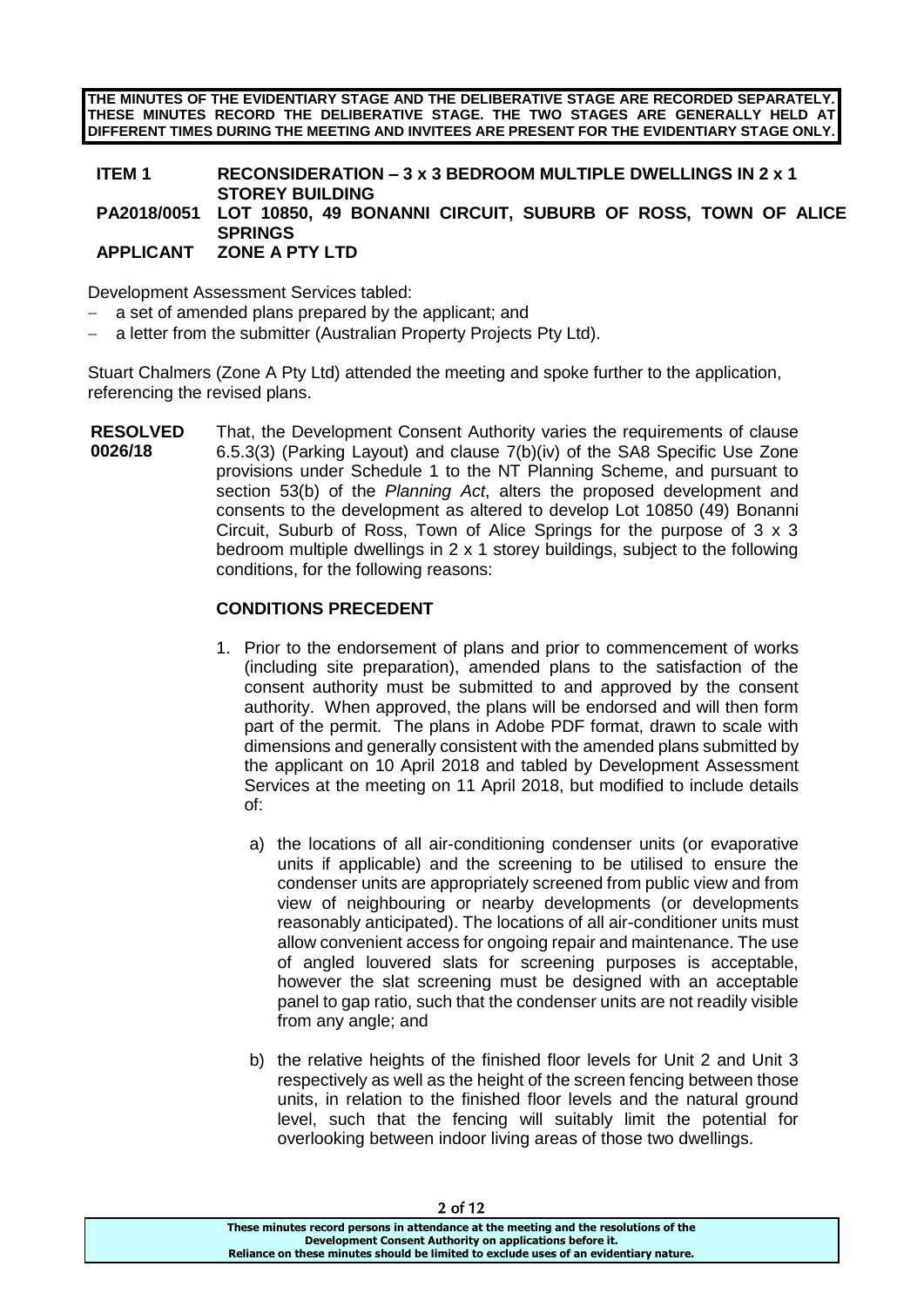- 2. Prior to the endorsement of plans and prior to the commencement of works, a schematic plan demonstrating the on-site collection of stormwater and its discharge into the Alice Springs Town Council stormwater drainage system shall be submitted to and approved by the Alice Springs Town Council, to the satisfaction of the consent authority. The plan shall include details of site levels and Council's stormwater drain connection point/s. The plan shall also indicate how stormwater will be collected on the site and connected underground to Council's system or an alternate approved connection.
- 3. Prior to the commencement of works, an Erosion and Sediment Control Plan (ESCP) is to be submitted to and approved by the Consent Authority on the advice of the Department of Environment and Natural Resources (DENR). The ESCP should detail methods and treatments for minimising erosion and sediment loss from the site during the construction phase and that all disturbed soil surfaces must be satisfactorily stabilised against erosion at completion of works. The IECA Best Practice Erosion and Sediment Control Guidelines 2008 may be referenced as a guide to the type of information, detail and data that should be included in an ESCP. Information regarding erosion and sediment control and ESCP content is available at www.austieca.com.au and the NT Government website: https://nt.gov.au/environment/soil-land-vegetation. The ESCP should be emailed for assessment to: [DevelopmentAssessment.DENR@nt.gov.au.](mailto:DevelopmentAssessment.DENR@nt.gov.au)

The consent authority further encourages the applicant/owner to consider retaining the existing Eucalyptus tree located near the south-eastern boundary of the site.

Amended plans and documentation prepared in response to the conditions precedent may be submitted to the Development Consent Authority c/o Development Assessment Services, Department of Infrastructure, Planning and Logistics, C/- Alice Springs Branch via email to [das.ntg@nt.gov.au.](mailto:das.ntg@nt.gov.au)

## **GENERAL CONDITIONS**

- 4. The works carried out under this permit shall be in accordance with the drawings endorsed as forming part of this permit.
- 5. All works relating to this permit are to be undertaken in accordance with the approved Erosion and Sediment Control Plan (ESCP) to the requirements of the Consent Authority on the advice of the Department of Environment and Natural Resources (DENR).
- 6. Dust control measures must be employed throughout the construction stage of the development to the requirements of the NT Environment Protection Authority (NTEPA), to the satisfaction of the consent authority.
- 7. Stormwater is to be collected and discharged into the drainage network to the technical standards of, and at no cost to, the Alice Springs Town Council, to the satisfaction of the consent authority.
- 8. The kerb crossovers and driveways to the site approved by this permit are to meet the technical standards of the Alice Springs Town Council. The owner shall remove disused vehicle and/ or pedestrian crossovers and undertake reinstatement works to the technical requirements of, and at no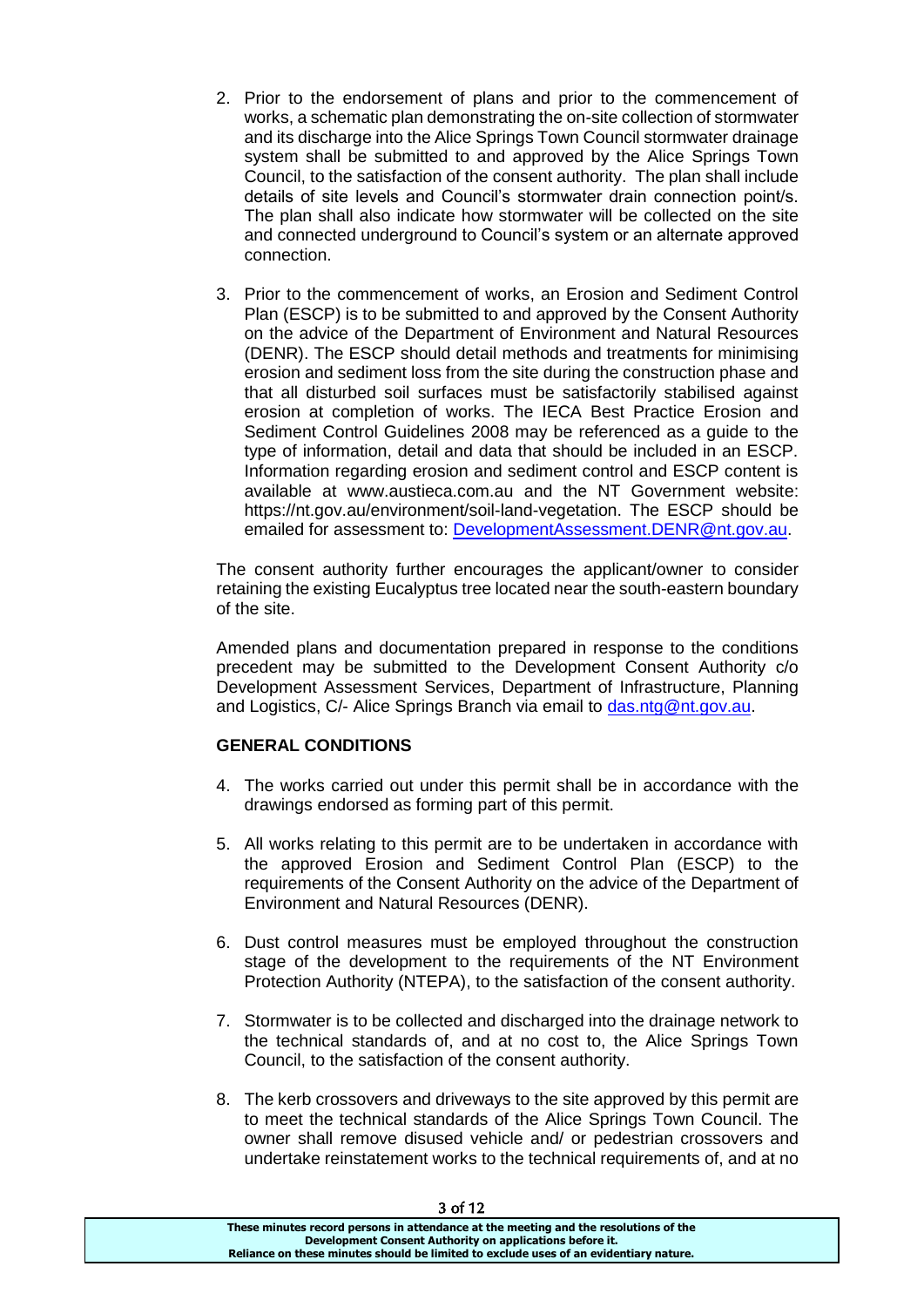cost to the Alice Springs Town Council. This condition is to the satisfaction of the consent authority on advice from the Alice Springs Town Council.

- 9. The owner of the land must enter into agreements with the relevant authorities for the provision of water supply, drainage, sewerage and electricity facilities and telecommunication networks to the development shown on the endorsed drawings in accordance with the authorities' requirements and relevant legislation at the time.
- 10. Any developments on or adjacent to any easements on site shall be carried out to the requirements of the relevant service authority to the satisfaction of the consent authority.
- 11. Prior to the use/occupation of the development and connection of services (i.e. power and water), the owner of the land must apply for street addressing from the Surveyor-General of the Northern Territory. This will form the legal address and will be required to be placed on the meters within the development in accordance with the allocation. An Occupancy Permit will not be able to be granted until such time as addressing is obtained.
- 12. Confirmation shall be provided to Development Assessment Services (in the form of an email addressed to the Power and Water Corporation) from a suitable qualified professional (being the Licensed Surveyor in most instances) confirming that all new UTS number labels have been correctly installed at the Customer's Metering Panel(s) and water meters (where applicable). Please provide a copy of an email addressed to both landdevelopmentsouth@powerwater.com.au button and and [powerconnections@powerwater.com.au.](mailto:powerconnections@powerwater.com.au)
- 13. No fence, hedge, tree or other obstruction exceeding a height of 0.6m is to be planted or erected so that it would obscure sight lines at the junction of the driveway and the public street. This condition is to the technical standards of the Alice Springs Town Council, to the satisfaction of the consent authority.
- 14. Before the use/occupation of the approved multiple dwellings starts the landscaping works shown on the endorsed landscape plan must be carried out and completed and in-ground irrigation system/s must be installed to landscaped areas, in accordance with the endorsed plans, to the satisfaction of the consent authority.
- 15. The landscaping shown on the endorsed plans must be maintained to the satisfaction of the consent authority, including that any dead, diseased or damaged plants are to be replaced.
- 16. Before the use/occupation of the approved development starts, the areas set aside for the parking of vehicles and access lanes as shown on the endorsed plans must be:
	- a) constructed;
	- b) properly formed to such levels that they can be used in accordance with the plans:
	- c) surfaced with an all-weather-seal coat;
	- d) drained; and
	- e) line marked or delineated to indicate each car parking space and all access lanes;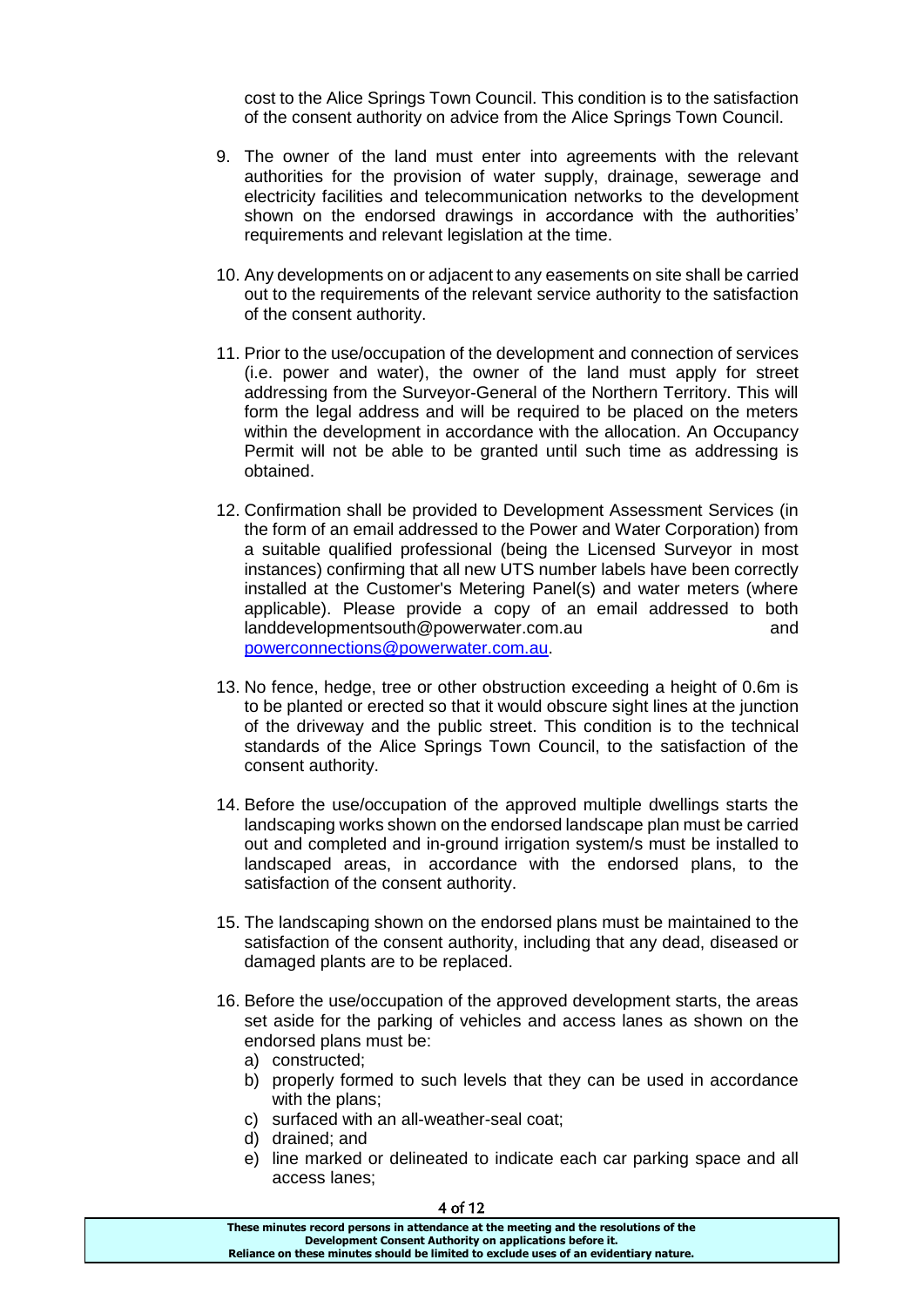f) to the satisfaction of the consent authority.

Car spaces and driveways must be kept available for these purposes at all times and maintained to the satisfaction of the consent authority.

17. All air conditioning units and condensers (including any required to be added or replaced in the future) are to be appropriately screened from public view, located so as to minimise thermal and acoustic impacts on neighbouring properties and condensate disposed of to ground level in a controlled manner to the satisfaction of the consent authority.

NOTES:

- 1. A "Permit to Work Within a Road Reserve" is required from the Alice Springs Town Council, before commencement of any work within a road reserve.
- 2. The Power and Water Corporation advises that the Water and Sewer Services Development Section (landdevelopmentsouth@powerwater.com.au) and Power Network Engineering Section (powerconnections@powerwater.com.au) should be contacted via email a minimum of 1 month prior to construction works commencing in order to determine the Corporation's servicing requirements, and the need for upgrading of on-site and/or surrounding infrastructure.
- 3. The Surveyor-General advises you should immediately make application for unit/street addresses to the Survey and Land Records unit on (08) 8995 5355 [\(surveylandrecords@nt.gov.au\)](mailto:surveylandrecords@nt.gov.au).
- 4. You are advised to contact Dial Before You Dig on 1100 to obtain a location of the Telstra Network and arrange for any relocation if required. The Telstra contact for relocation work is the Network Integrity and Compliance Group on 1800 810 443.
- 5. If you choose nbn to service your development, you will need to enter into a development agreement with nbn. The first step is to register the development via [http://www.nbnco.com.au/develop-or-plan-with-the](http://www.nbnco.com.au/develop-or-plan-with-the-nbn/new-developments.html)[nbn/new-developments.html](http://www.nbnco.com.au/develop-or-plan-with-the-nbn/new-developments.html) once registered nbn will be in contact to discuss the specific requirements for the development. Nbn requires you to apply at least 3 months before any civil works commence. All telecommunications infrastructure should be built to nbn guidelines found at [http://www.nbnco.com.au/develop-or-plan-with-the-nbn/new](http://www.nbnco.com.au/develop-or-plan-with-the-nbn/new-developments/builders-designers.html)[developments/builders-designers.html](http://www.nbnco.com.au/develop-or-plan-with-the-nbn/new-developments/builders-designers.html)
- 6. The Northern Territory Environment Protection Authority advises that construction work should be conducted in accordance with the Authority's Noise Guidelines for Development Sites in the Northern Territory. The guidelines specify that on-site construction activities are restricted to between 7am and 7pm Monday to Saturday and 9am to 6pm Sunday and Public Holidays. For construction activities outside these hours refer to the guidelines for further information.
- 7. Lot 10850 is located within the *Soil Conservation and Land Utilisation Act* Declared Erosion Hazard Area. The landholder must not undertake activities that will cause or exacerbate erosion associated with wind or water and must manage groundcover to ensure effective dust control.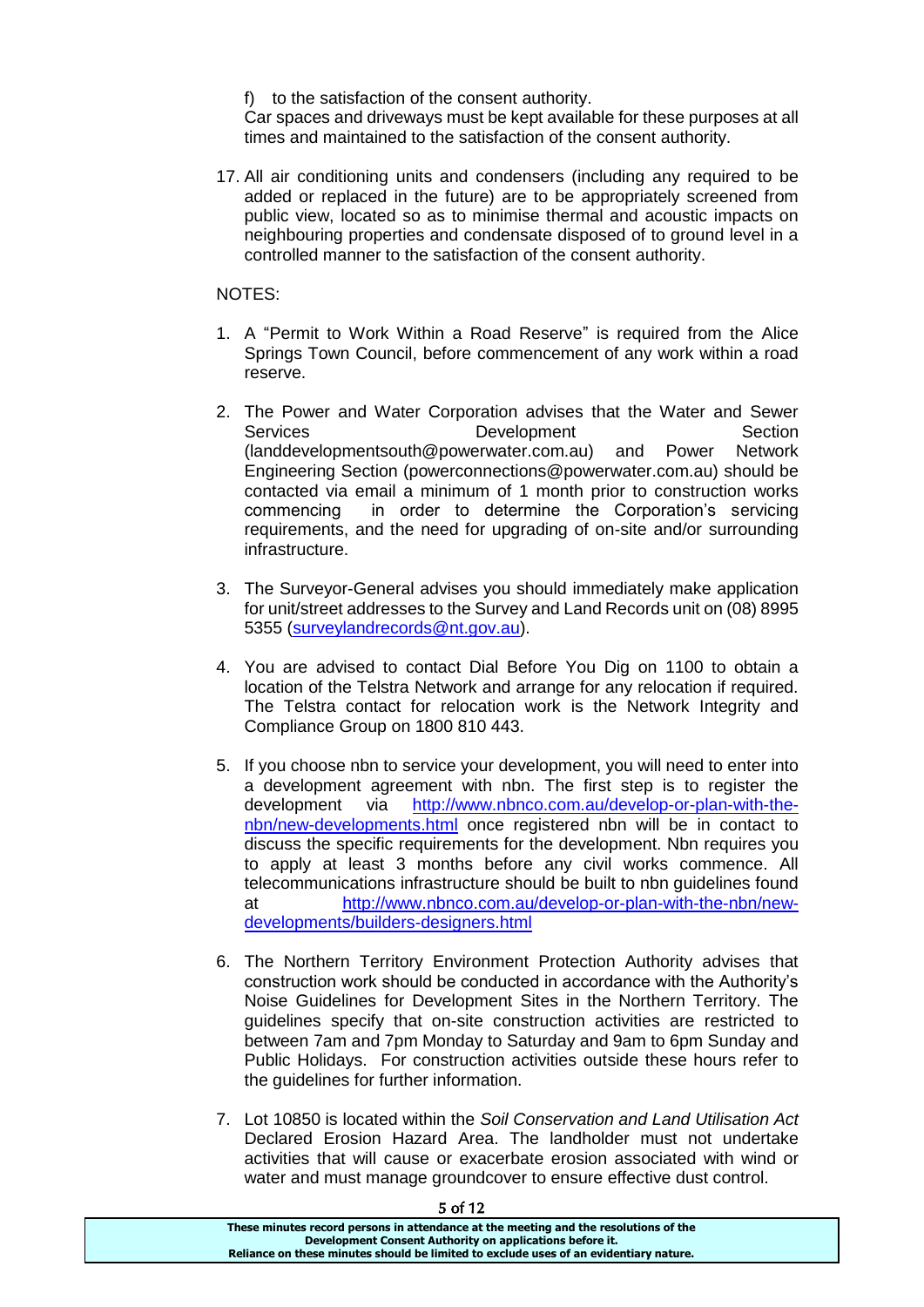- 8. Professional advice regarding implementation of soil erosion control and dust control measures to be employed throughout the construction phase of the development are available from Department of Environment and Natural Resources.
- 9. This development permit does not grant "building approval" for the proposed structures. The National Construction Code requires that certain structures within 900mm of a boundary meets minimum fire resistance level requirements and you are advised to contact a registered private Building Certifier to ensure that you have attained all necessary approvals before commencing demolition or construction works.
- 10. Any proposed works which fall within the scope of the Construction Industry Long Service Leave and Benefits Act must be notified to NT Build by lodgement of the required Project Notification Form. Payment of any levy must be made prior to the commencement of any construction activity. NT Build should be contacted via email (info@ntbuild.com.au) or by phone on 08 89364070 to determine if the proposed works are subject to the Act.

## **REASONS**

- 1. Pursuant to section 51(a) of the *Planning Act*, the Development Consent Authority (the consent authority) must take into consideration the NT Planning Scheme (the Planning Scheme). The site is vacant and is one of two designated multiple dwelling lots within a recently established greenfield subdivision (South Edge/Bonanni Circuit). The proposed multiple dwelling development is of a scale and form that may be reasonably be expected within the context of applicable performance criteria contained in the NT Planning Scheme, including criteria relating to the SA8 (Specific Use) zone, subject to the conditions of approval.
- 2. The consent authority grants:
	- a) a variation to clause 6.5.3(3)(i) (Parking Layout) of the Planning Scheme with respect to minimum driveway width, as:
		- (i) the shape, dimensions and size of the lot in conjunction with easements affecting part of the site constrain design options;
		- (ii) the layout is expected to be functional and to allow vehicles to conveniently enter and exit all parking spaces and to enter the site in a forward gear; and
		- (iii) there is a limited number of units and parking spaces and a small amount of vehicle traffic is expected; and
	- b) variations to clause 7(b)(iv) of the SA8 Specific Use Zone provisions under Schedule 1 to the Planning Scheme, with respect to setbacks for verandahs, as:
		- (i) The shape, dimensions and size of the lot in conjunction with easements affecting part of the site, constrain design options;
		- (ii) The proposed minimum setback distances for the non-compliant roof eaves (other than for the verandah roofs) are only marginally less than the standard minimum setback requirements;
		- (iii) The proposed verandahs provide sheltered/shaded areas which are directly accessible from indoor living areas, are integral to the outdoor private open space and may be expected to enhance the amenity of the proposed dwellings for residents; and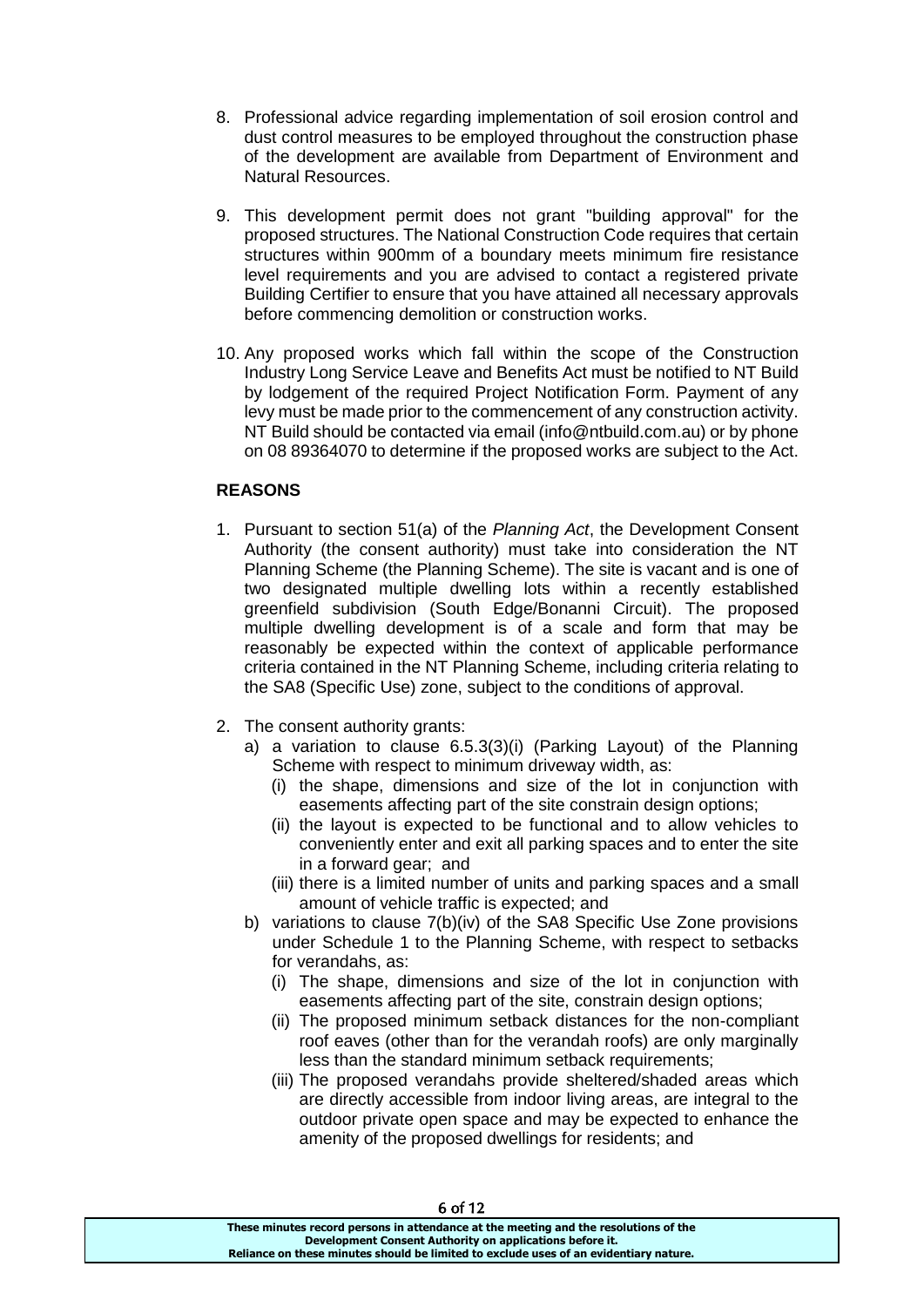- (iv) The development is not expected to frustrate the objective or purpose of the applicable development provisions on account of the reduced setbacks; and
- (v) The granting of variations as required for the proposed design is not expected to have any discernible adverse impact on the amenity of any adjoining property or streetscape on account of the reduced setbacks.

The consent authority, in accordance with clause 2.5.4 and the SA8 Zone provisions of the Planning Scheme is satisfied that special circumstances, as outlined above justify the giving of consent as granted, despite non-compliance with clause 6.5.3 and the SA8 Zone provisions of the Scheme respectively and that the development of the site as proposed, with suitable revisions as required/facilitated through the conditions of approval, is not expected to frustrate any objective of the Planning Scheme on account of the variations granted.

- 3. Pursuant to section 51(e) of the *Planning Act*, in considering a development application the consent authority is required to take into account any submissions made under section 49 of the Act and any evidence or information received under section 50 of the Act. One public submission and two supplementary submissions were received and were duly considered by the consent authority. No local authority submissions under section 49(3) of the Act were received in relation to the application.
- 4. Pursuant to section 51(h) of the *Planning Act*, the consent authority must take into consideration the merits of the proposal. The proposed development is expected to:
	- a) be compatible with existing and future development within the 'South Edge/Bonanni Circuit' subdivision;
	- b) contribute to the range of housing available in Alice Springs; and
	- c) offer residents a good level of amenity.
- 5. Pursuant to section 51(n) of the *Planning Act* the consent authority must take into consideration the potential impact on the existing and future amenity of the area in which the land is situated and the proposed development, subject to the receipt of suitably amended drawings, is not expected to unduly impact on the amenity of adjoining properties or the locality.
- 6. Pursuant to section 51(m) of the *Planning Act* the consent authority must take into consideration the public utilities or infrastructure provided in the area in which the land is situated, the requirement for public facilities and services to be connected to the land and the requirement, if any, for those facilities, infrastructure or land to be provided by the developer for that purpose. Relevant service authorities have been consulted and the conditions of approval are expected to duly recognise agency interests.
- 7. The conditions of approval are expected to assist in reasonably ensuring: a) the orderly development of the site;
	- b) due recognition of service authority interests:
	- c) a satisfactory level of amenity for future occupants of the dwellings; and
	- d) no material impact on the amenity of adjoining properties or the locality.

**ACTION:** DAS to prepare a Notice of Consent and Development Permit

| / OT 12                                                                               |  |
|---------------------------------------------------------------------------------------|--|
| These minutes record persons in attendance at the meeting and the resolutions of the  |  |
| Development Consent Authority on applications before it.                              |  |
| Reliance on these minutes should be limited to exclude uses of an evidentiary nature. |  |
|                                                                                       |  |

 $\overline{z}$  of  $\overline{z}$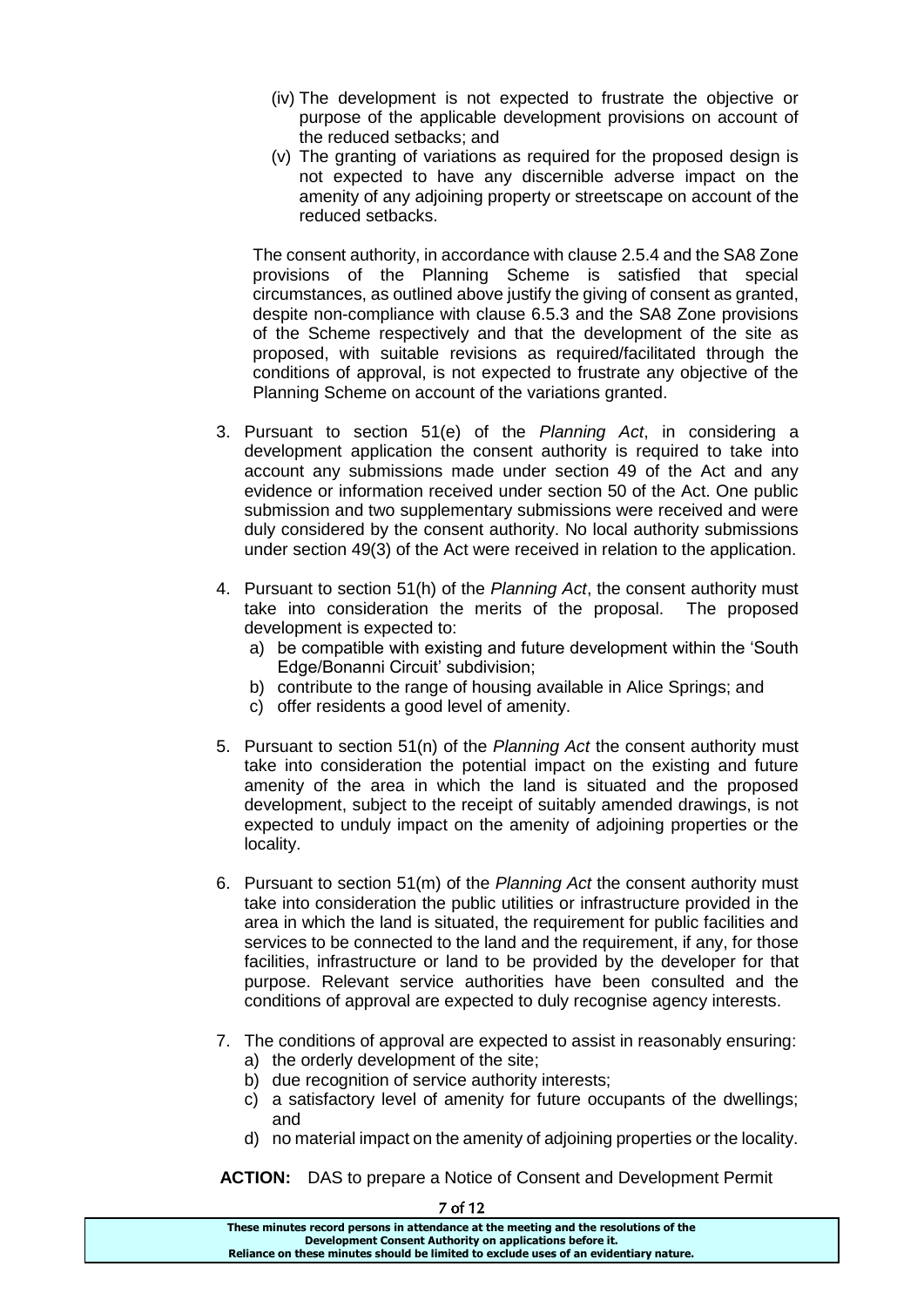### **ITEM 2 GARAGE / SHED ADDITION WITH REDUCED SIDE SETBACK PA2018/0105 LOT 8985, 75 RAGONESI ROAD, SUBURB OF ROSS, TOWN OF ALICE SPRINGS APPLICANT SEAN & KAREN HEENAN**

Sean Heenan attended the meeting and spoke further to the application.

**RESOLVED 0027/18** That, the Development Consent Authority vary the requirements of Clause 7.3 (Building Setbacks of Residential Buildings and Ancillary Structures) of the NT Planning Scheme, and pursuant to section 53(a) of the *Planning Act*, the Development Consent Authority consent to the application to develop Lot 8985, 75 Ragonesi Road, Suburb of Ross, Town of Alice Springs for the purpose of a shed/garage with a reduced side setback, subject to the following conditions:

## **GENERAL CONDITIONS**

- 1. The works carried out under this permit shall be in accordance with the drawings endorsed as forming part of this permit.
- 2. Storm water is to be collected and contained within the site or discharged into the drainage network to the technical standards of, and at no cost to the Alice Springs Town Council to the satisfaction of the consent authority.
- 3. Before the use commences, firebreaks along boundaries or at appropriate locations shall be provided to the satisfaction of the consent authority on advice from the Northern Territory Fire and Rescue Service.

NOTES:

- 1. This development permit does not grant "building approval" for the structure. The National Construction Code requires that certain structures within 900mm of a boundary meets minimum fire resistance level requirements and you are advised to contact a registered private Building Certifier to ensure that you have attained all necessary approvals before commencing demolition or construction works.
- 2. The use of the shed/garage must be in accordance with the requirements of the NT Planning Scheme to the satisfaction of the consent authority.
- 3. The Northern Territory Environment Protection Authority advises that construction work should be conducted in accordance with the Authority's Noise Guidelines for Development Sites in the Northern Territory. The guidelines specify that on-site construction activities are restricted to between 7am and 7pm Monday to Saturday and 9am to 6pm Sunday and Public Holidays. For construction activities outside these hours refer to the guidelines for further information.
- 4. The Power and Water Corporation advises that the Water and Sewer Services Development Section [\(waterdevelopment@powerwater.com.au\)](mailto:waterdevelopment@powerwater.com.au) and Power Network Engineering Section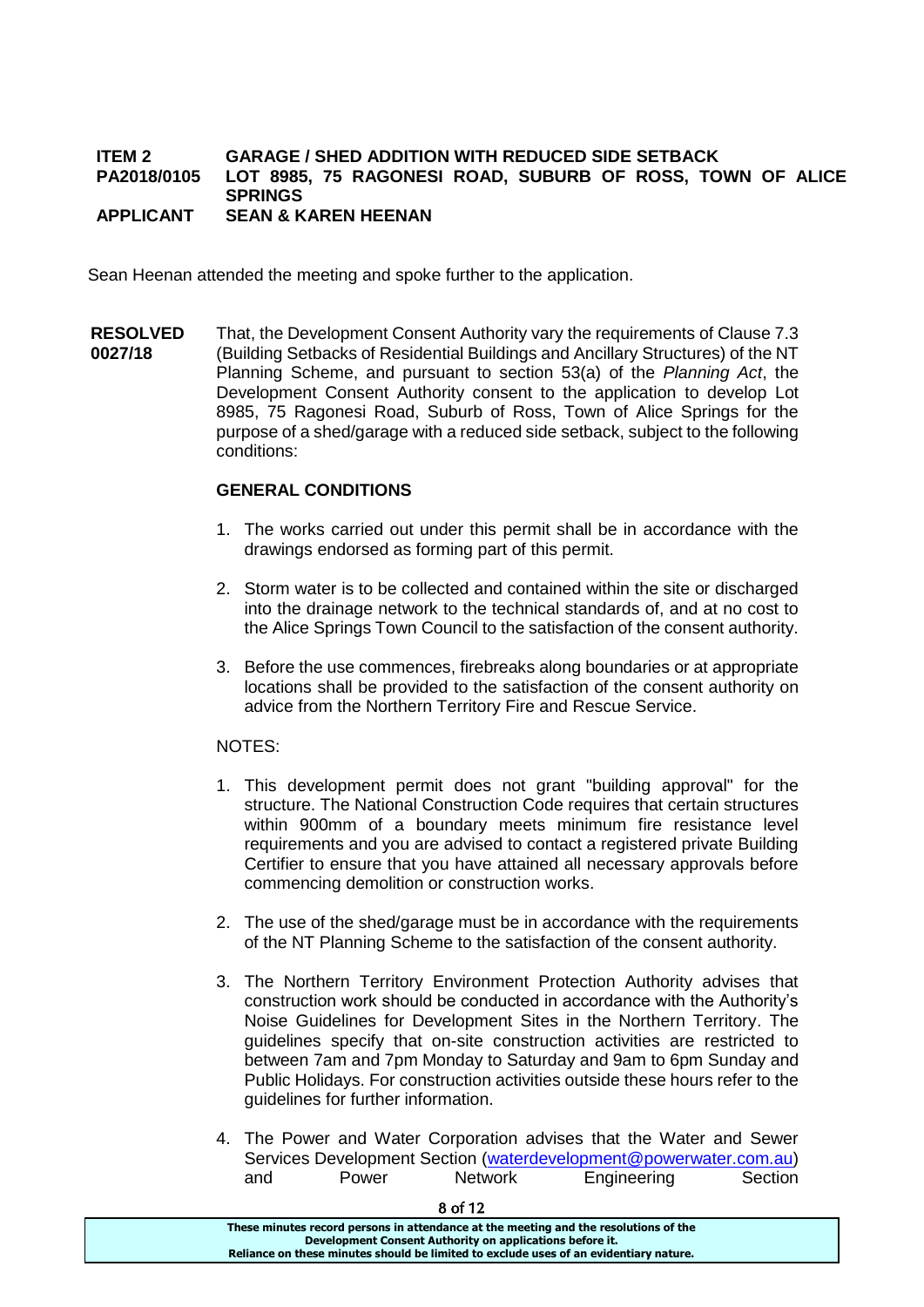[\(powerconnections@powerwater.com.au\)](mailto:powerconnections@powerwater.com.au) should be contacted via email a minimum of 1 month prior to construction works commencing in order to determine the Corporation's servicing requirements, and the need for upgrading of on-site and/or surrounding infrastructure.

5. Lot 8985, Town of Alice Springs is located within the *Soil Conservation and Land Utilisation Act* "Declared Erosion Hazard Area". The landholder must not undertake activities that will cause or exacerbate erosion associated with wind or water and must manage groundcover to ensure effective dust control.

## **REASONS**

- 1. Pursuant to section 51(a) of the *Planning Act,* in considering a development application the Development Consent Authority must take into account the planning scheme that applies to the land to which the application relates. The development is considered to be consistent with the purpose of Zone RL (Rural Living) of the NT Planning Scheme which is to provide for low-density rural living and a range of rural land uses.
- 2. A variation is granted to the side boundary setback requirement of Clause 7.3 (Building Setbacks of Residential Buildings and Ancillary Structures) of the Northern Territory Planning Scheme for a shed/garage as:
	- The structure has been positioned to maximise existing private open space and landscaped areas on the site and avoids encroachment onto the established driveways within the property;
	- The documentation included with the application included a letter from the owner of Lot 8984 (affected side neighbour) advising of no objections to the proposal;
	- The shed/garage design and intended use is generally consistent with all other relevant objectives and provisions of the NT Planning Scheme;
	- The location of the shed/garage on the subject site is reasonably level, located outside of the 1% AEP modelled flood extent, will not result in loss of established landscaping;
	- No adverse effects of building massing are anticipated as dwellings on the abutting properties are not located within close proximity and the structure will be partially screened by landscaping and fencing;
	- The allotment is relatively narrow compared to its depth;
	- The floor area, height and gable roof pitch of the structure is compatible the design of other garages and sheds within the Ragonesi Road locality;
	- No overlooking or overshadowing issues affecting adjacent or nearby land are evident on account of the reduced side setback; and
	- The shed/garage is generally of an appropriate design and scale for the site and streetscape and the application advises the intended use of the building will be for storage of private vehicles and other domestic items (gardening equipment etc).

In accordance with Clause 2.5 (Exercise of Discretion by the Consent Authority) of the NT Planning Scheme, the aforementioned design features and site conditions are considered to be sufficient special circumstances and justify the granting of a variation to Clause 7.3 of the Scheme.

9 of 12 3. Pursuant to section 51(h) of the *Planning Act,* the Development Consent Authority must, in considering a development application, take into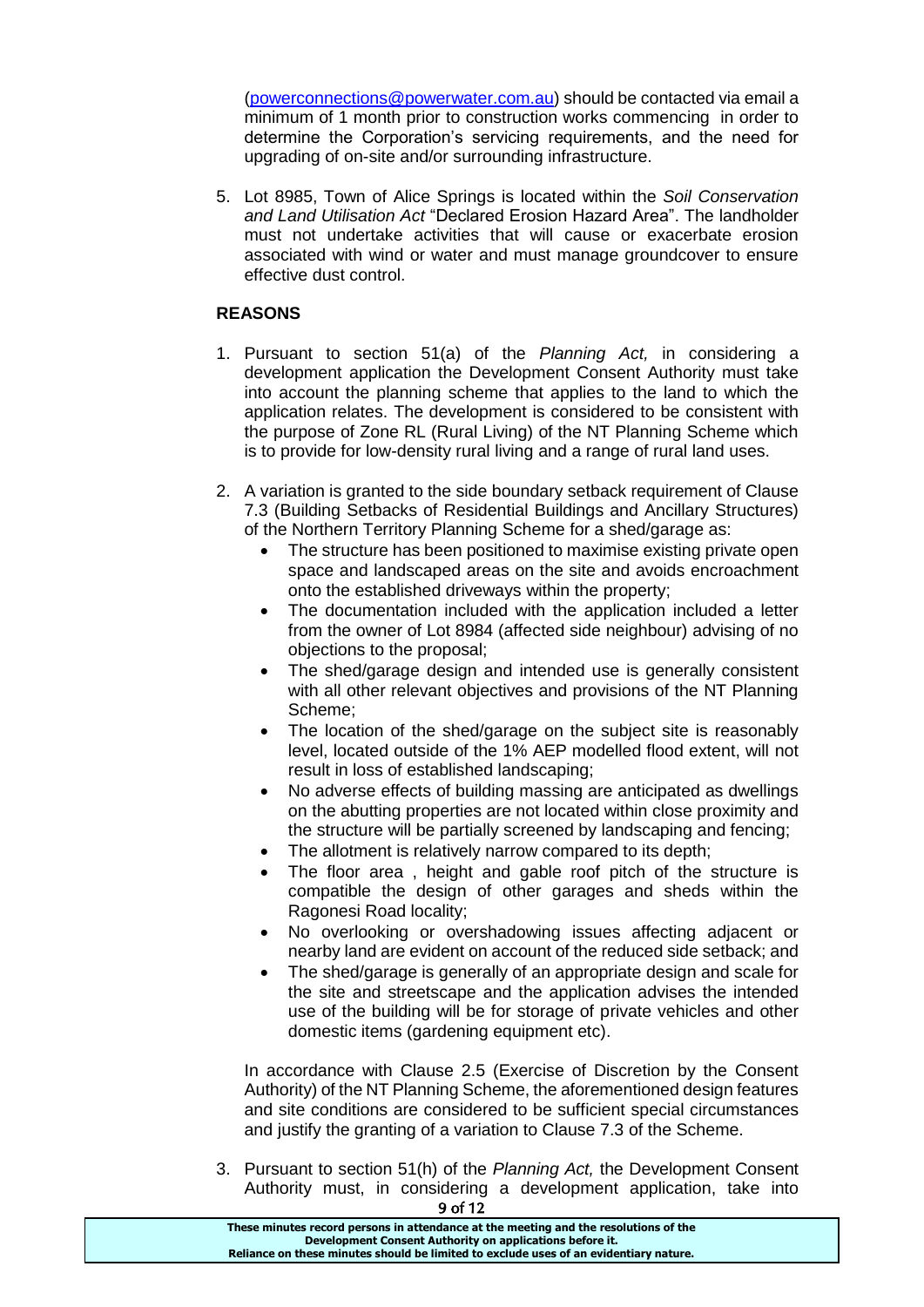account the merits of the proposal. The application included a letter from the owner of Lot 8984 (affected side neighbour) advising of no objections to the proposal. The shed/garage will be finished in selected Colorbond® steel finishes to blend with the existing buildings and established landscaping on the land.

4. Pursuant to section 51(j) of the *Planning Act,* the Development Consent Authority must, in considering a development application, take into account the the capability of the land to which the proposed development relates to support the proposed development and the effect of the development on the land and on other land, the physical characteristics of which may be affected by the development. The subject site has been developed and occupied for rural residential purposes for >30 years. Current mapping indicates the location of the shed/garage on the site is not liable to inundation in a 1% AEP Defined Flood Event.

Comments received from the Department of Environment and Natural Resources have requested a condition be included on a development permit with respect to suitable erosion and sediment control measures to be implemented throughout the construction phase of the development. An inspection of the site during the assessment of the application revealed that the shed/garage has already been built. An advisory note with respect to the land owner's obligations under the *Soil Conservation and Land Utilisation Act* has been included with respect to the ongoing use of the site.

- 5. Pursuant to section 51(m) of the *Planning Act*, in considering a development application the consent authority is required to take into account the public utilities or infrastructure provided in the area in which the land is situated, services to be connected to the land and the requirement, if any, for those facilities or infrastructure to be provided by the developer:
	- a) The drawings submitted with the application do not show any plumbing or electrical fixtures included for the scope of works for the building. An advisory note for the developer to contact the Power and Water Corporation is included within the permit, should reticulated water and electricity services need to be connected to the shed / garage. Reticulated sewerage services are not available to the site.; and
	- b) The Alice Springs Town Council (ASTC) advised all storm water runoff is to be contained within the site or discharged to the Council storm water drainage system. An inspection of the site during the assessment of the application revealed that rainwater tanks have been installed to each end of the shed / garage. A standard ASTC condition is included on the permit to assist in ensuring storm water drainage arrangements associated with the shed/garage:
		- meet Council's technical requirements; as well as
		- demonstrate that erosion risk within the development site and to adjoining land will be effectively managed.
- 6. The application was subject to neighbour notification in accordance with the requirements of the *Planning Act* and *Planning Regulations*. No public or local authority submissions were received during the exhibition period.
- **ACTION:** DAS to prepare a Notice of Consent and Development Permit

| TU 01 TZ                                                                              |
|---------------------------------------------------------------------------------------|
| These minutes record persons in attendance at the meeting and the resolutions of the  |
| Development Consent Authority on applications before it.                              |
| Reliance on these minutes should be limited to exclude uses of an evidentiary nature. |
|                                                                                       |

 $10 - 112$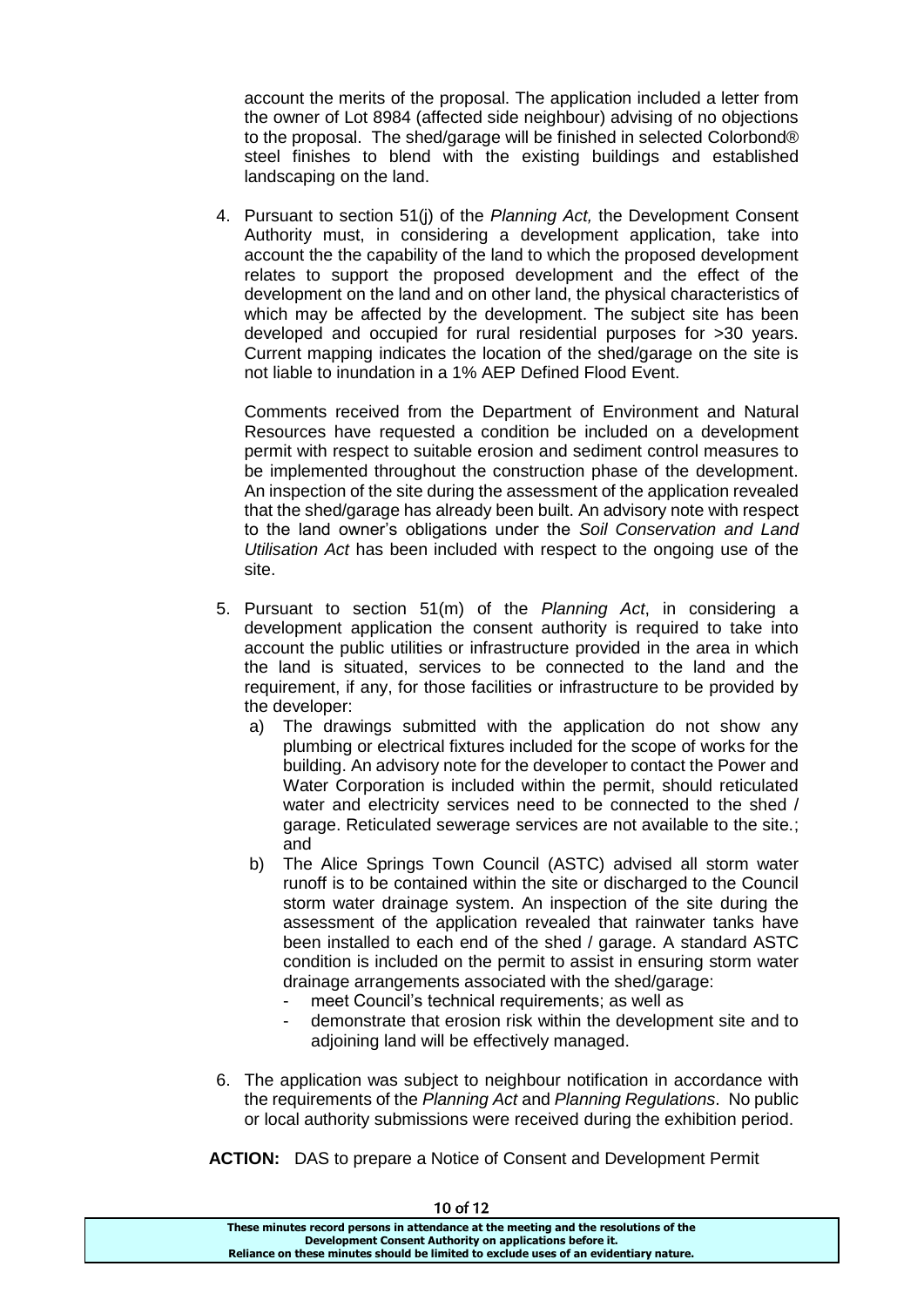### **ITEM 3 ALTERATIONS AND ADDITIONS TO 4 X 2 BEDROOM MULTIPLE DWELLINGS IN 1 X 2 STOREY BUILDING AND CONSTRUCTION OF AN ADDITIONAL 6 MULTIPLE DWELLINGS IN 2 X 1 STOREY BUILDINGS IN TWO STAGES PA2018/0106 LOT 6718, 4 TAYLOR STREET, SUBURB OF ARALUEN, TOWN OF ALICE SPRINGS**

**APPLICANT SUSAN DUGDALE & ASSOCIATES**

Mr Phil Danby (representing the land owner) and Mr Flynn Carr from Susan Dugdale & Associates attended the meeting and spoke further to the application.

Flynn Carr tabled an updated site plan.

**RESOLVED 0028/18** That, pursuant to section 46(4)(b) of the *Planning Act*, the Development Consent Authority defer consideration of the application to develop Lots 6718, 4 Taylor Street, Suburb of Araluen, Town of Alice Springs for the purpose of alterations and additions to 4 x 2 bedroom multiple dwellings in 1 x 2 storey building and construction of an additional 6 multiple dwellings in 2 x 1 storey buildings in two stages in order to provide the applicant with the opportunity to prepare and submit amended plans that better comply with relevant performance criteria of the NT Planning Scheme.

> The Development Consent Authority (DCA), noted that it refused to approve the proposed development in accordance with either:

- 1) the development plans publicly exhibited ; or
- 2) the plans subsequently submitted on 06/04/2018 and 11/04/2018.

The DCA was not satisfied that:

- (i) the proposed development would reasonably ensure a satisfactory level of amenity for occupants of the proposed dwellings; or
- (ii) the proposed parking layouts would allow convenient access to and from each parking space; or
- (iii) that special circumstances exist and/or have been demonstrated that justify the required/requested variations to:
	- Clause 6.5.1 (Parking Requirements);
	- Clause 6.5.3 (Parking Layout);
	- Clause 7.1.1 (Residential Density Limitations);

- Clause 7.3 (Building Setbacks of Residential Buildings and Ancillary Structures):

- Clause 7.5 (Private Open Space); and
- Clause 7.6 (Communal Open Space) respectively.

Further, the DCA noted that the Alice Springs Town Council, in its capacity as a service authority, has recommended that any calculated shortage in car parking should be addressed, with a view to avoiding on street parking.

The DCA indicated that it may be able to support a suitably amended single storey design, including 1 and 2 bedroom dwellings, provided that dwelling density did not exceed 1 dwelling per  $300m^2$ , subject to suitable design responses to all other performance criteria of the Planning Scheme; The DCA further noted a range of constraints and circumstances relevant to the site, including, but not limited to:

- $(i)$  its proximity to Larapinta Drive (which is not suitable for street parking):
- (ii) the design and location of the existing building (containing 4 multiple dwellings) on the site;

| 11 of 12                                                                              |
|---------------------------------------------------------------------------------------|
| These minutes record persons in attendance at the meeting and the resolutions of the  |
| Development Consent Authority on applications before it.                              |
| Reliance on these minutes should be limited to exclude uses of an evidentiary nature. |
|                                                                                       |

11 - C<sub>10</sub>